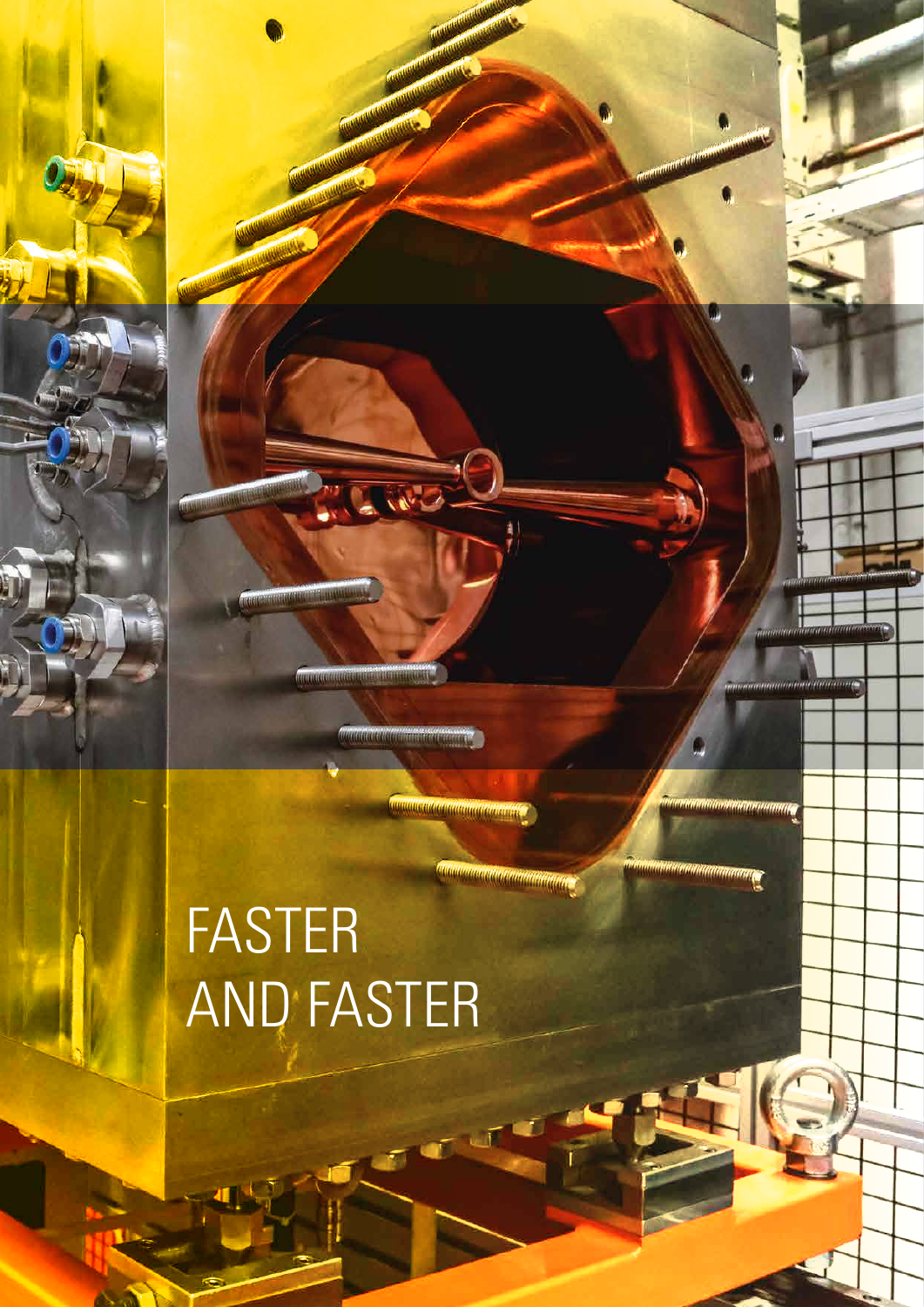# The unmoved mover

# How the tiniest particles approach the speed of light

*By Dirk Eidemüller*

Particle accelerators are an indispensable part of the modern research landscape. Some of their main components come from Frankfurt.

T hey are the unmoved movers of modern science, transfixed atop massive foundations: particle accelerators. After all, they are precision instruments whose components are aligned with each other to within a fraction of a millimetre. All the gigantic magnetic coils and accelerator structures that make up the centrepiece of particle colliders must stay firmly in place during operation. Inside, however, extreme conditions prevail.

An almost perfect vacuum ensures that tiny particles can whizz through the tubes without colliding. Thanks to ingenious electronics, huge electromagnetic forces tug at the particles and accelerate them to the verge of what natural laws allow – namely, almost to the speed of light.

"No particle made of matter can move at the exact speed of light or faster," says Ulrich Ratzinger, professor for accelerator physics at Goethe University. "That's what Albert Ein-

stein's theory of relativity tells us." But you can get closer and closer to this threshold, and then an interesting effect occurs: if you are already close to the speed of light and continue to pump energy into the accelerated particles with the help of electromagnetic fields, their speed hardly increases any further. But their mass increases more and more. In line with Einstein's famous formula that energy is equal to mass times the speed of light squared, particle accelerators can thus convert acceleration energy into particle mass.

#### **Giant stars and Big Bang research**

"This allows us to enlarge lightweight particles, such as electrons or protons, to many times the original mass they have in their resting state," explains Ratzinger. This additional mass gives them correspondingly greater momentum when they collide with other particles or hit a target. Researchers then search for new types

Copper and steel colossus: inside the accelerators, electromagnetic fields accelerate the particles between the drift tubes. They are shielded as they fly through these tubes. The field can now change direction and give the particles further thrust as they exit the ring. All inner surfaces are plated with copper to damp the radiofrequency wave as far as possible.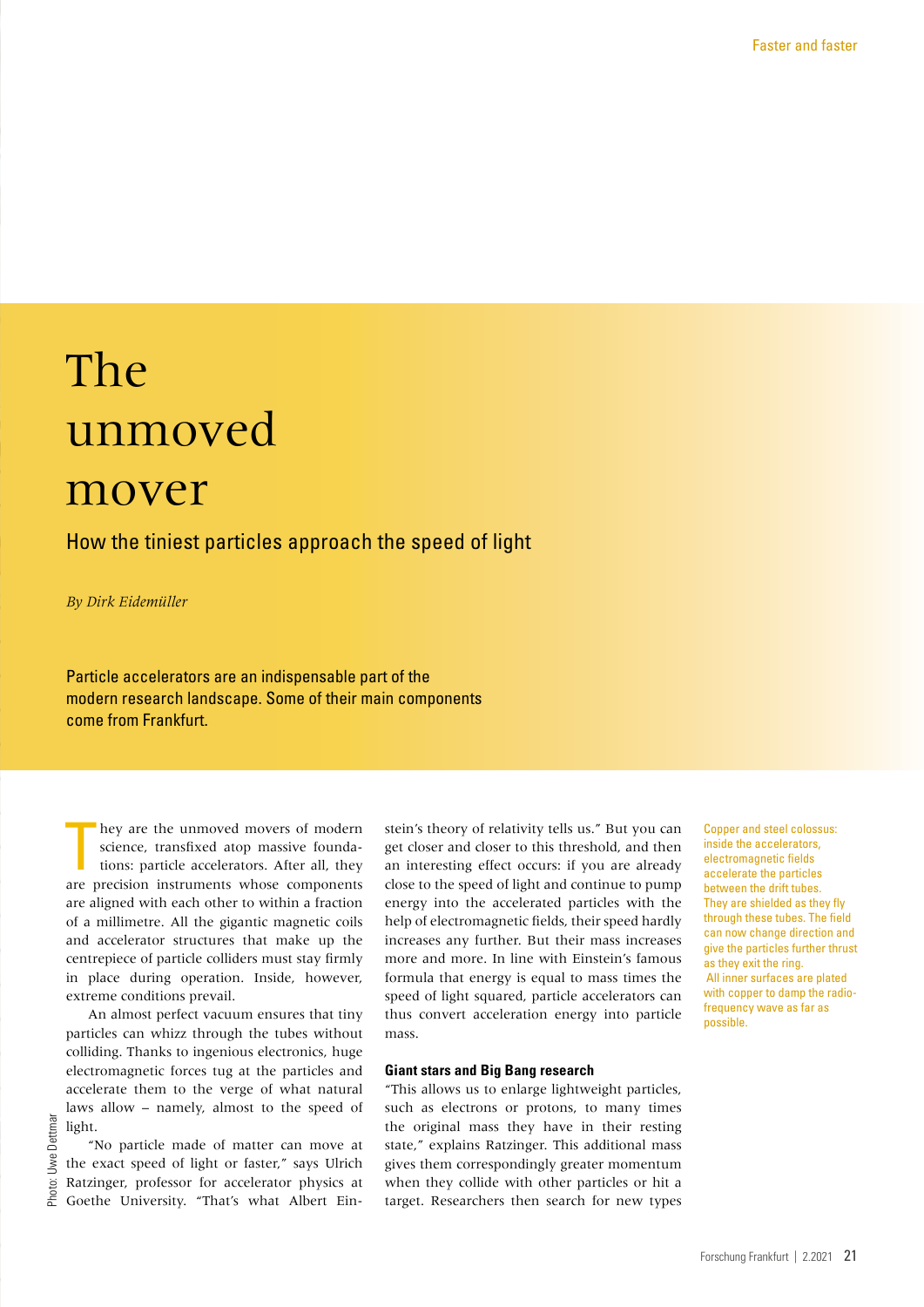FAIR is a new accelerator facility currently under construction at the GSI Helmholtz Centre for Heavy Ion Research in Darmstadt. The technology for one of the first two acceleration stages, a linear accelerator for protons, comes from Frankfurt.

of particle or physical effects in the debris of such collisions. But the radiation produced in a particle accelerator can also be used to x-ray materials.

At any rate, modern science is inconceivable without these unmoved movers. Scientists use them not only in their search for elusive dark matter and to measure the properties of elementary particles. With the help of fast particles, it is also possible to reconstruct the processes inside giant stars or produce the ultra-hot plasma from atomic nuclear matter that prevailed in the Universe shortly after the Big Bang. Extremely brilliant x-rays with laser characteristics can be decoupled from particle accelerators like at the European XFEL in Hamburg, which produces the sharpest x-ray pulses in the world and has made Germany a global leader in this field of research. The apparatus there can be used to



x-ray new materials, biological samples and chemical processes on the shortest spatial and temporal scales.

#### **"Neutrons don't come off the shelf"**

But particle accelerators are also currently being built in two other parts of the country that will facilitate work at the cutting edge of science. Close to Darmstadt, the FAIR accelerator centre (Facility for Antiproton and Ion Research) is near completion. Building on decades of expertise in heavy ion research at GSI in southern Hessen, an international consortium is building a particle accelerator complex capable of answering hundreds of questions from basic and applied research. And in Frankfurt, FRANZ, the "Frankfurt Neutron Source at the Stern-Gerlach-Zentrum", is currently under construction. Although small in comparison to FAIR, thanks to technological innovations it should also allow measurements to be conducted that have so far not been possible in this form.

"With FRANZ, we want to produce highdefinition neutron beams with unique beam quality," says Ratzinger. Neutrons are perfect for radiographing materials and complement x-rays very well, but while it is easy to decouple x-rays as electromagnetic radiation from x-ray tubes or from the European XFEL, generating neutron radiation is far more difficult. Neutrons don't come off the shelf: they are found together with protons in atomic nuclei and must first be released from this "cage". Until now, this has mainly been done in research reactors. "But in future, these reactors will be replaced by special particle accelerators like FRANZ, since these can produce high-definition neutron beams that can be controlled with great precision," explains Ratzinger.



# ABOUT ULRICH RATZINGER

**Uli Ratzinger**, born in 1956, studied physics at the Technical University of Munich. He wrote his doctoral thesis on the development of particle accelerator cavities. He joined GSI Darmstadt in 1987, where he is responsible for the design and development of new linear accelerator technology for GSI and CERN. He also contributed to the development of a special type of accelerator for tumour therapy, which was used at Heidelberg Ion Beam Therapy Centre (HIT) and later at other therapy centres. Since 1999, he has concentrated on superconducting accelerator components and especially the new high-current proton linear accelerator at GSI/FAIR. Uli Ratzinger was appointed as professor at Goethe University in 2000 and as Gerald Kucera Laureate Professor for his excellent contribution to accelerator physics in 2009. In 2003, he co-founded Bevatech, a consulting company in the field of linear accelerators.

**[u.ratzinger@iap.uni-frankfurt.de](mailto:u.ratzinger@iap.uni-frankfurt.de)**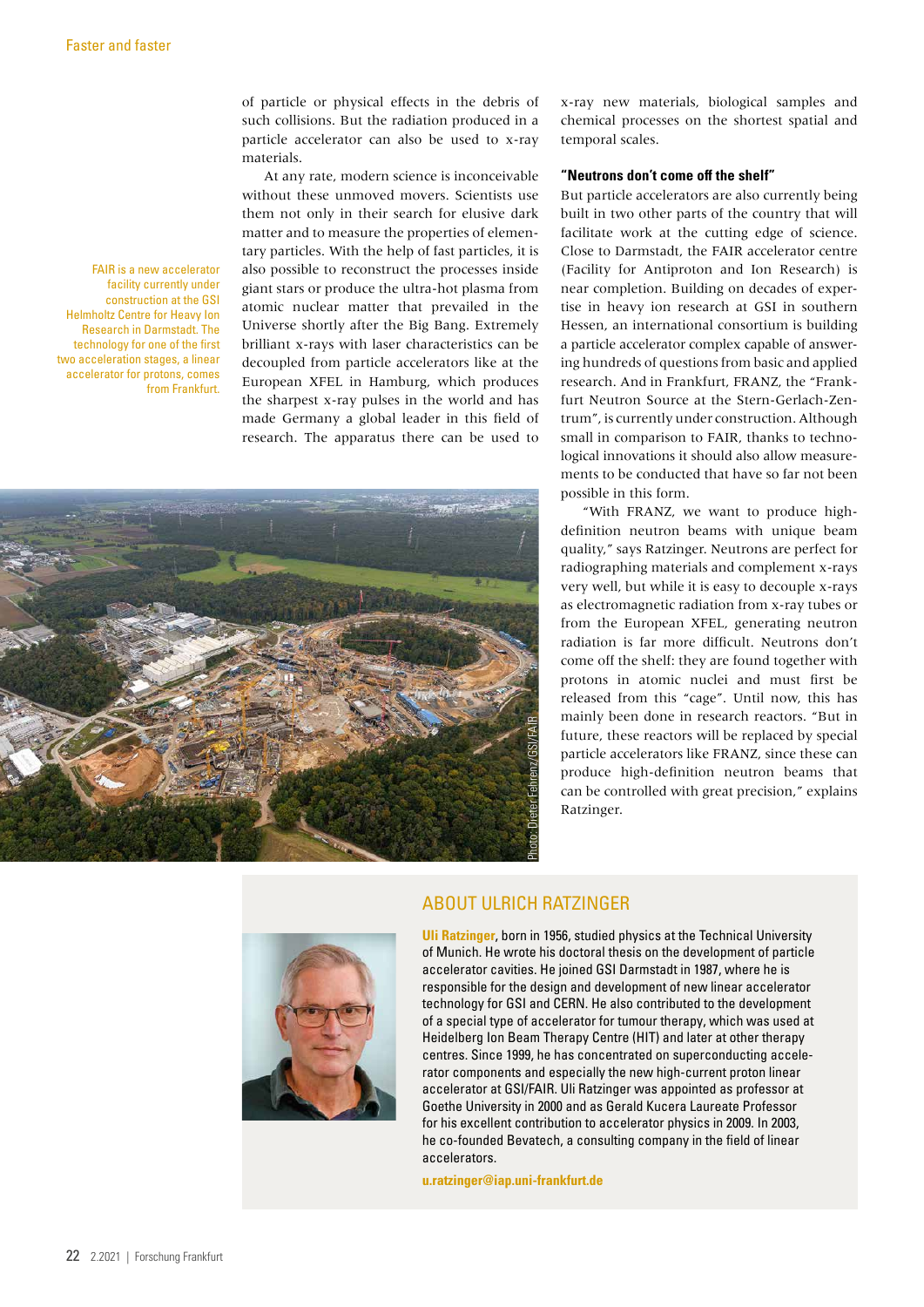